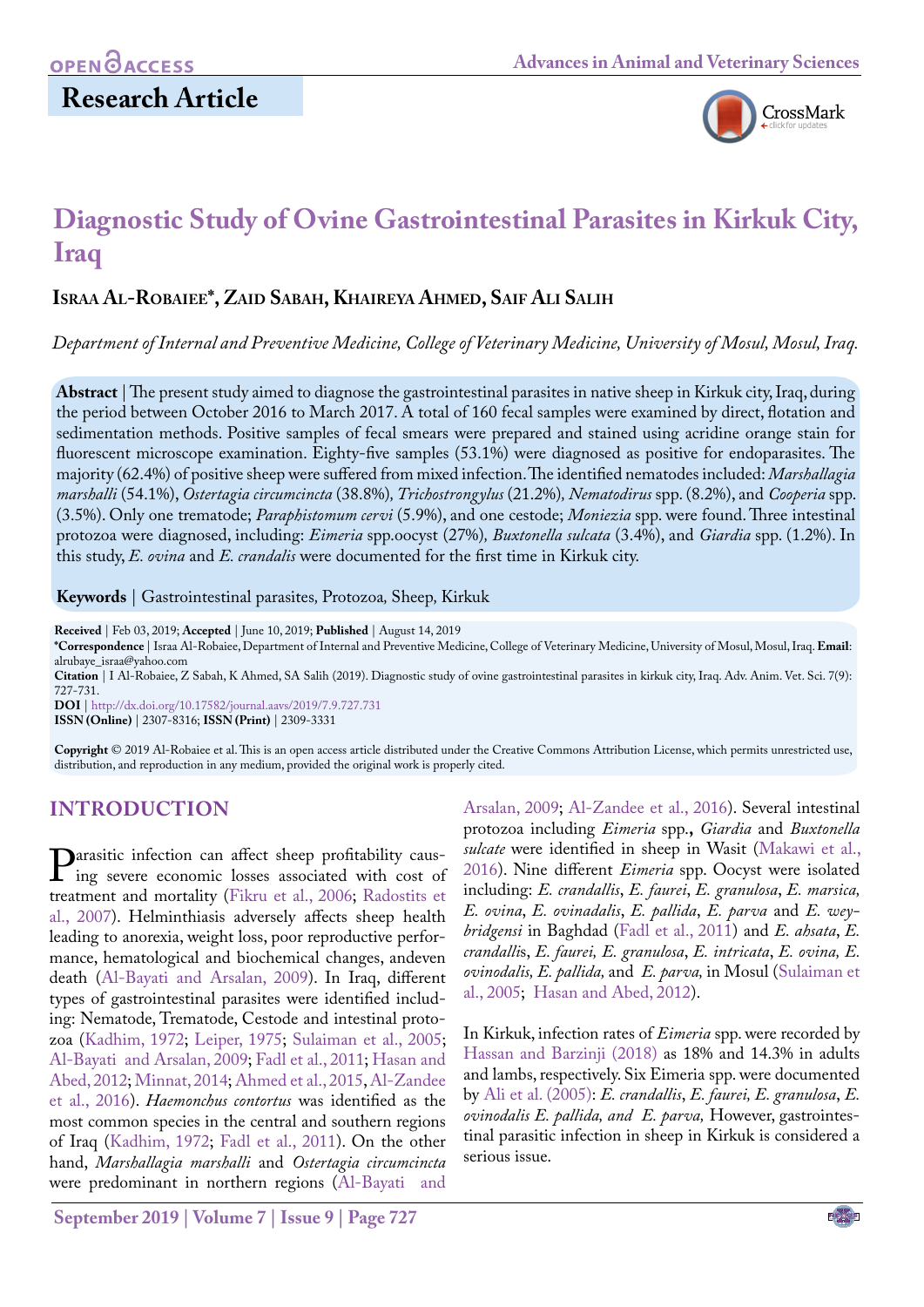**Results**

Up to our Knowledge, there is limited documentation about gastrointestinal parasitic infection prevalence and characterization in Kirkuk. The objective of this study was to isolate and diagnose gastrointestinal parasites in native sheep in Kirkuk city, Iraq.

# **Materials and Methods**

### **STUDY POPULATION**

Sheep (Awassi sheep) used in this study were randomly selected from different locations in Kirkuk, Iraq (Kirkuk is a city in [Iraq](https://en.wikipedia.org/wiki/Iraq), located 238 kilometres (148 miles) north of [Baghdad\)](https://en.wikipedia.org/wiki/Baghdad) including: Domiz, First of March, Cornish and Tapa. Selected sheep were fed outdoor.

#### **Study Sample**

One hundred and sixty heads of diseased sheep were randomly selected from the herds considered for the study between November 2016 to March 2017. Fecal samples were collected directly from the rectum using medical gloves, placed in sterile plastic bottles, and then transported under refrigerated conditions to the laboratory for coprological examination [\(Zajac and Conboy, 2006](#page-4-1)).

#### **Clinical Examination**

Sheep were clinically examined for changes in appetite, body condition, mucous membranes color, wool health, and fecal consistency.

#### **Coprological Examination**

Samples were examined for color, odor, consistency and presences of adult worms or developmental stage**s**. Qualitative methods were performed including: direct method, floatation (using saturated sugar solution), and sedimentation (using tab water) for detection of parasite eggs and/or oocyst. Fecal smears were prepared and stained by acridine orange stain for fluorescent microscope examination [\(Za](#page-4-1)[jac and Conboy, 2006](#page-4-1)).

#### **Statistical Analysis**

In this study, infection rates were calculated from the following equation: [(number of infected sheep / number of sheep at risk)  $\times$  100]. Differences between infection rates among year-seasons and among age-groups were examined using chi-square test. In this study, Autumn included October and November, Winter included December and January, and Spring included February and March. On the other hand, sheep were divided into three age-groups: < 1 year-old, 1-2 years-old, and > 2 years-old. In this analysis,  $P \le 0.05$  (2-tailed) was considered significant. Statistical analysis was performed using STATA 13.0 (StataCorp, College Station, TX).

This study showed that 85 specimens of 160 (53.1%) of examined sheep were infected with gastro intestinal parasites. Infection rates were higher (*P* < 0.05) in Spring compared to Autumn and Winter [\(Figure 1](#page-2-0)). In addition, age-group 1-2 years-old showed higher infection rate (*P* < 0.05) compared to other age-group [\(Figure 2](#page-2-1)). The majority (62.4%) of infected sheep suffered from mixed infection, while single infection was found in 37.6% ([Figure 3\)](#page-2-2). Parasites identified in this study were nematodes, intestinal protozoa, trematodes, and cestodes ([Table 1](#page-1-0)). In this study, two species of Eimeria (*E. crandallis* and *E. ovina*) were documented for the first time in Kirkuk city, Iraq. Images of Some nematodes and intestinal protozoa can be seen in [\(Figure 4\)](#page-2-3).

<span id="page-1-0"></span>

| Table 1: Percentage and Types of ovine gastro-intestinal |  |
|----------------------------------------------------------|--|
| parasites in Kirkuk City, Iraq.                          |  |

| <b>GIT</b> parasites    | <b>Positive samples</b> |            |
|-------------------------|-------------------------|------------|
|                         | <b>Number</b>           | Percentage |
| <b>Nematodes</b>        | $50^{*1}$               | 58.8       |
| Marshallagia marshalli  | 46                      | 54.1       |
| Ostertagia circumcincta | 33                      | 38.8       |
| Trichostrongylus        | 18                      | 21.2       |
| Nematodirus spp.        | 7                       | 8.2        |
| Cooperia spp.           | 3                       | 3.5        |
| Protozoa                | $27^{2}$                | 31.8       |
| Eimeria spp.            | 23                      | 27         |
| E.pallida               | 17                      | 73.9       |
| E. ovinodalis           | 14                      | 60.8       |
| E. parva                | 11                      | 47.8       |
| E. granulosa            | 13                      | 56.5       |
| E. intrictata           | 13                      | 56.5       |
| E. faurei               | 9                       | 39         |
| E. ovina                | 6                       | 26         |
| E. crandallis           | 5                       | 21.7       |
| Buxtonella sulcata      | 3                       | 3.5        |
| Giardia spp.            | $\mathbf{1}$            | 1.2        |
| <b>Trematodes</b>       | 5                       | 5.9        |
| Paraphistomum cervi     |                         |            |
| <b>Cestodes</b>         | 3                       | 3.5        |
| Moneizia spp.           |                         |            |

\*1,2: Mixed infection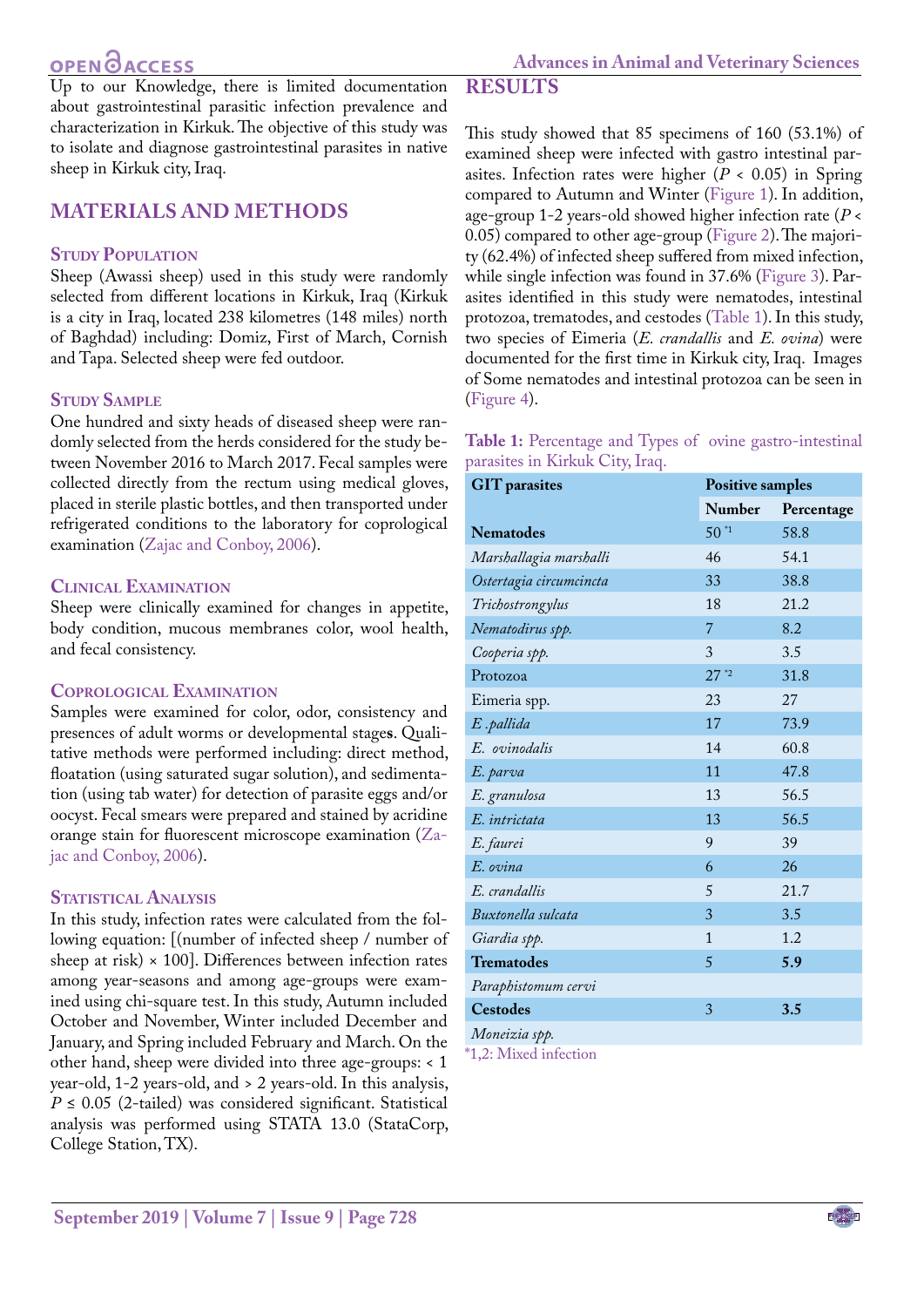

<span id="page-2-0"></span>**Figure 1:** Infection rate according to year-season in sheep affected with gastro-intestinal parasites in Kirkuk, Iraq. Different letters (i.e., a, b, c) means significant differences at *P*< 0.05.



<span id="page-2-1"></span>



<span id="page-2-2"></span>Figure 3: Percentage of parasitic single and mixed infections in sheep affected with gastro-intestinal parasites in Kirkuk, Iraq.

**Advances in Animal and Veterinary Sciences**



<span id="page-2-3"></span>**Figure 4:** Fluorescing gasto-intestinal parasites egg using acridine orange stain, examined under fluorescent microscope 20X, A: Nematodes eggs; B: *Eimeria spp.*oocyst

#### **Discussion**

In current study, 85 samples were positive for gastrointestinal parasites (i.e., infection rate 53.1%). This rate is close to that documented in Mosul (54%) by [Al-Bayati and](#page-3-2)  [Arsalan \(2009\)](#page-3-2), and lower than that recorded in Baghdad (75.1%) by [Fadl et al. \(2011\),](#page-3-5) and Diyala (86.7%) by [Minnat \(2014\)](#page-3-7). These differences could be attributed to the variation in the environmental and geographical condition**s**, time of sample collection, sampling method and technique.

The highest infection rate of gastrointestinal parasites was recorded in Spring (73.6%). High parasitic infection rate during Spring could be attributed to warm and humid weather, in addition to high rainfall, which provides suitable environment for high infection [\(Fadl et al., 2011](#page-3-5); [Hasan and Abed, 2012\)](#page-3-6).

In current study, sheep with age-group 1-2 years-old showed higher infection rate compared to other agegroups. Age is considered an important risk factor for gastrointestinal helminthiasis [\(Raza et al., 2007](#page-3-13)). The low infection rate in adult sheep could be attributed to repeated exposure to the parasites leading to acquired immunity against parasitic infections and expelling the parasite from the body ([Tesfaheyw et al., 2013;](#page-4-2) [Dagnachew et al., 2011\)](#page-3-14).

The infection included both single (37.6%) and mixed (62.4%) infection with more than one type of parasites. The high percentage of mixed infection could be associated with contamination of pastures with the eggs of different parasites, and the susceptibility to infection due to immune status of infected animals.

In this study, numerous parasites eggs were identified. Eggs of *Marshallagia marshalli* were dominant among eggs

**September 2019 | Volume 7 | Issue 9 | Page 729**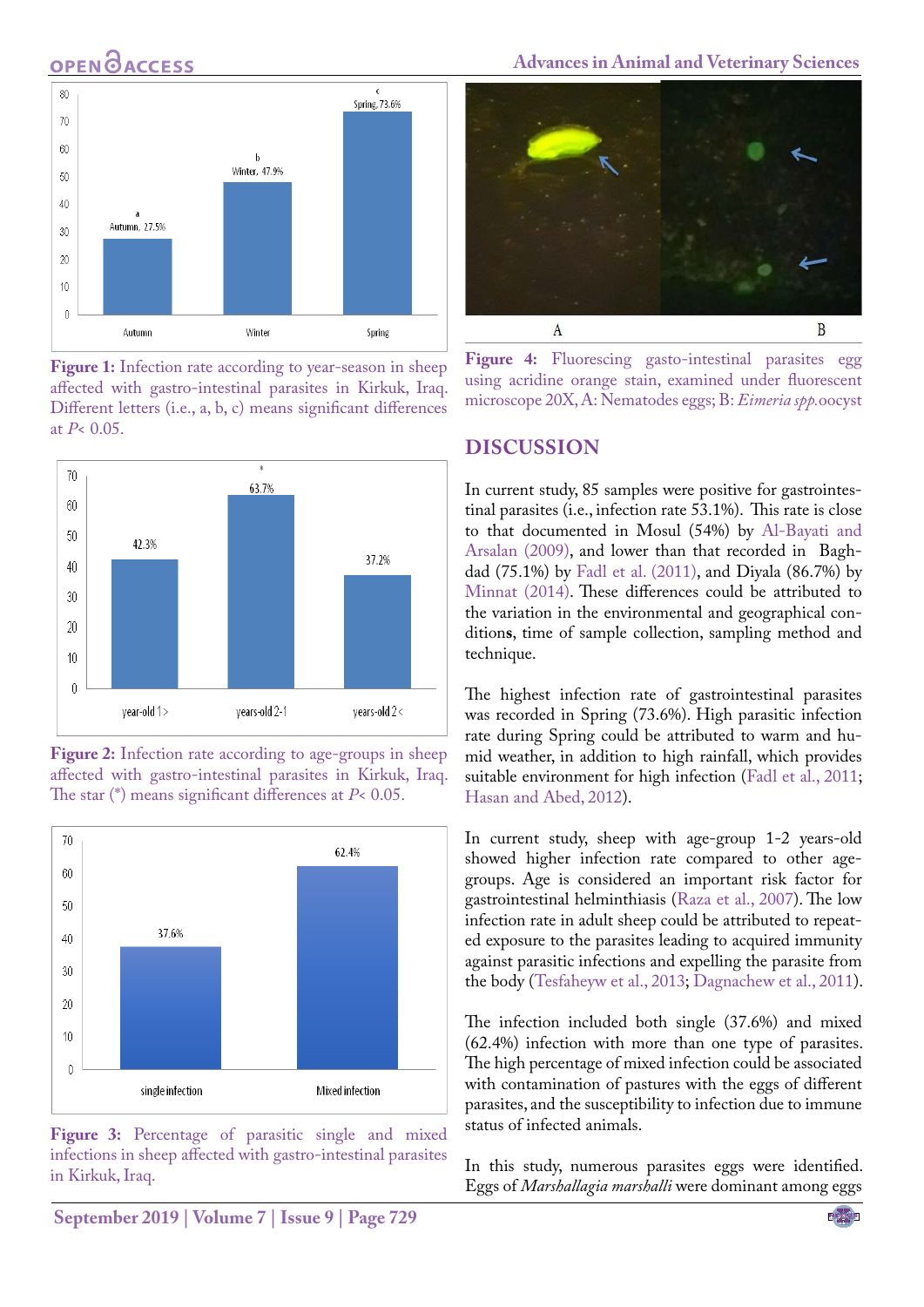of the other species. This is consistent with that documented in (north of Iraq) Mosuland Garmiyan by ([Al-Bayati](#page-3-2) [and Arsalan, 2009,](#page-3-2) [Al-Zandee et al., 2016](#page-3-9)), but differ from that of [Fadl et al. \(2011\)](#page-3-5) and [Kadhim, \(1972\)](#page-3-3) who recorded *Haemonchus contortus* as the most prevalent species in (Middle of Iraq) Baghdad. The differences in the infection ratios between the current study and other due to the variation in the number of samples and geographical differences among Southern, Middle and Northern regions of Iraq.

The study indicated the presence oocysts of *Buxtonella sulcata* in the examined sheep's feces. This is consistent with [\(Solusby, 1986](#page-4-3); [Sulaiman et al., 2005](#page-4-0)). *B. sulcata* is naturally found in the intestines of rats and pigs, and transmitted to human and other animals through contamination of the food by the parasites oocyst causing inflammation of the intestine and watery diarrhea [\(Sulaiman et al., 2005\)](#page-4-0).

In this study, eight species of *Eimeria* oocysts (27%) were diagnosed in the faeces of infected sheep. This result is different from that documented in Iraqi provinces, it was lower than the rate recorded in Baghdad: (49%) [\(Fikru et](#page-3-0) [al., 2006](#page-3-0)), Diyala: (86.09%) ([Minnat, 2014\)](#page-3-7), Mosul: (60.5 to 63.6%) ([Sulaiman et al., 2005;](#page-4-0) [Ali et al., 2005\)](#page-3-12), Sulaimanyah: (72%) (Kareem and Yücel, 2015) and Garmiyan (31.3%) ([Al-Zandee et al., 2016](#page-3-9)). On the other hand, the infection rate was higher than that recorded in Erbil 3.25% by [Ahmed et al. \(2015\)](#page-3-8) and in Kirkuk 18 to 36.2% by ([Ali et al., 2005](#page-3-12); [Hassan and Barzinji, 2018\)](#page-3-11). This difference could be due to the variation in the period of sample collection and diagnostic methods between our study and others.

The infected sheep exhibited numbers of clinical signs**.** The harmful effect of parasites can cause changes in the mucosal lining of gastrointestinal tract,which can lead to decrease absorption of nutrients and increase secretion of fluids causing signs like anorexia, weakness, pale mucous membrane, easily detach of wool, diarrhea and dehydration [\(Radostits et al., 2007](#page-3-1)). Loss of wool can be a complication of malnutrition which effect in the growth of wool follicles [\(Radostits et al., 2007](#page-3-1)).

## **Acknowledgments**

This study was supported by the Department of Internal and Preventive Medicine**,** College of Veterinary Medicine, University of Mosul, Mosul, Iraq.

## **Conflict of Interest**

The authors declare no conflicts of interest.

# All authors contributed equally.

**Authors Contribution**

### **References**

- <span id="page-3-8"></span>• Ahmed AI, Aziz KJ, Abdullah SO (2015). Prevalenceof gastrointestinal Nematodes parasite from sheep and evaluation of some antihelminthic resistance in Erbil. Bas. J. Vet. Res. 14(1): 1-5. [https://doi.org/10.33762/](https://doi.org/10.33762/bvetr.2015.99659 ) [bvetr.2015.99659](https://doi.org/10.33762/bvetr.2015.99659 )
- <span id="page-3-2"></span>• Al-Bayati OA, Arsalan SH (2009). Clinical and hematological study in sheep infected with gastrointestinal parasites in Mosul, IRAQ. Iraqi J. Vet. Sci. 23(1): 100-93.
- <span id="page-3-12"></span>• Ali MM, Suliman EG, Mahmood AF (2005). Comparison study for incidence of Eimeria spp. and Cryptosporidium spp. in sheep between Mosul and Kirkuk. Journal of Dohuk University ( JDU). 8:175-180.
- <span id="page-3-9"></span>• Al-Zandee MT, Essa HY, Jabary OJ, Al-Shateri AA, Al-Bajalan YKH (2016). Identification of Internal Parasites in Sheep and Goats in Garmiyan Province/Kurdistan Region/Iraq. J. Zankoy Sulaim.18(4):43-50. [https://doi.org/10.17656/](https://doi.org/10.17656/jzs.10559 ) [jzs.10559](https://doi.org/10.17656/jzs.10559 )
- <span id="page-3-14"></span>• Dagnachew S, Amamute A, Temegen W (2011). Epidemiology of gastrointestinal helminthiasis of small ruminants in selected sites of North Gondar zone, Northwest Ethiopia. Ethiop. Vet. J. 15 (2):57-68. [https://doi.org/10.4314/evj.](https://doi.org/10.4314/evj.v15i2.67694 ) [v15i2.67694](https://doi.org/10.4314/evj.v15i2.67694 )
- <span id="page-3-5"></span>• Fadl RS, Khalef DA, Abbas MS (2011). Prevalence of parasitic infection in sheep From different regions in Baghdad, Iraqi J. Vet. Med. 35(1): 204-209.
- <span id="page-3-0"></span>• Fikru R, Teshale S, Reta D, Yosef K (2006). Epidemiology of Gastrointestinal Parasites of Ruminants in Western Oromia, Ethiopia. Intern. J. Appl. Res. Vet. Med. 4(1): 51-57.
- <span id="page-3-6"></span>• Hasan MH, Abed HM (2012). A Study of Eimeria Species in Sheep in Mosul City, Iraqi J. Vet. Sci. 26(1): 45-53. [https://](https://doi.org/10.33899/ijvs.2012.46816 ) [doi.org/10.33899/ijvs.2012.46816](https://doi.org/10.33899/ijvs.2012.46816 )
- <span id="page-3-11"></span>• Hassan FH, Barzinji AKRA (2018). Prevalence of Ruminants Gastro-Intestinal parasites in Kirkuk Province, Iraq. Kirkuk university journal for scientific studies. 13: 96-108. [https://](https://link.springer.com/article/10.1007/BF02359744) [link.springer.com/article/10.1007/BF02359744](https://link.springer.com/article/10.1007/BF02359744).
- <span id="page-3-3"></span>• Kadhim JKA (1972). Survey of gastrointestinal parasite of sheep in Iraq, Trop. Anim. Health Prod. 4:109-112. [https://doi.](https://doi.org/10.1007/BF02359744 ) [org/10.1007/BF02359744](https://doi.org/10.1007/BF02359744 )
- • Kareem SI, Yücel SY(2015). Prevalence of Eimeria Species in Sheep in Sulaimaniya Province, Iraq, J. Entomol. Zool. Stud. 3(4): 317-322
- <span id="page-3-4"></span>• Leiper JW (1975). Animal parasite & their control report to the Government of Iraq. Rome, F.A.O. 610.
- <span id="page-3-10"></span>• Makawi AZ, AL-Zubaidi TMS, Karim AJ (2016). An incidence of intestinal protozoa infection in sheep, sheep handler and nonhandlers in Wasit Governoriate, Iraq. Mirror Res. Vet. Sci. Anim. 3:1-7.
- <span id="page-3-7"></span>• Minnat TR (2014). Detection of gastrointestinal parasite infection of sheep and goats in Diyala Province-Iraq. AL-Qadisiya J. Vet. Med. Sci. 13(2) : 119-123.
- <span id="page-3-1"></span>• Radostits OM, Gay CC, Hinchcliff KW, Constable PD (2007). Veterinary Medicine A text book of disease of cattle, sheep, pigs and horse 10<sup>th</sup> ed., Saunders Elsevier, Edinburgh,. Pp:254-260.
- <span id="page-3-13"></span>• Raza MA, Iqbal Z, Jabbar A, Yaseen M (2007). Point prevalence of gastrointestinal helminthiasis in ruminants in southern